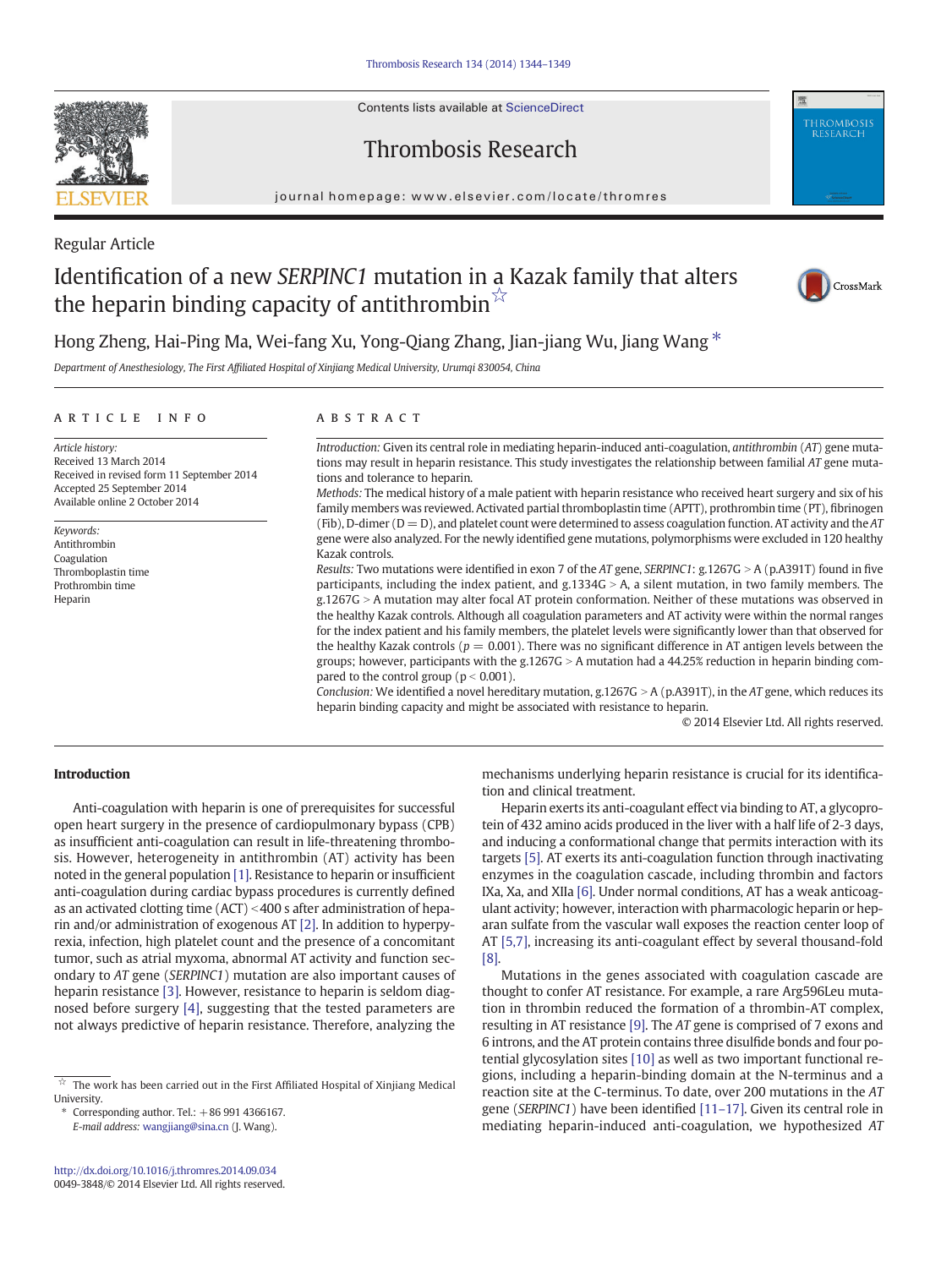mutations may result in heparin resistance and that novel AT mutations may be identified in patients with heparin resistance. Therefore, the AT gene was analyzed in a Kazak patient with heparin resistance who received heart surgery as well as in six of his family members. In addition, 120 healthy controls were also recruited to exclude potential polymorphisms of the AT gene. This data may provide evidence of the relationship between the AT gene and familial heparin resistance and form the basis for developing new methods to identify patients likely to be heparin resistant prior to heart surgery.

#### Materials and methods

### Study participants

A 35 year-old male Kazak patient was admitted into the First Affiliated Hospital of Xinjiang Medical University and received mitral valve replacement due to severe mitral regurgitation and mild mitral stenosis. Routine examination did not identify other abnormalities beyond the presence of mitral lesions. Following administration of general anesthesia and thoracotomy, heparin was intravenously administered at 400 U/kg. After 5 min, the activated coagulation time (ACT), as measured using an ACT Plus Automated Coagulation Timer System (Medtronic, Minneapolis, MN, USA), was 300 s. Because the target therapeutic range of ACT for surgery was 480 s, 100 U/kg additional heparin was administered, resulting in an ACT of 380 s after 5 min. With an additional 100 U/kg heparin, the ACT increased to 520 s after 5 min. The surgery was subsequently performed without incidence; patient recovered normally and was discharged. Follow-up analysis did not reveal the presence of any abnormality within 6 months after surgery.

In addition to the original patient, who was Kazak, six members of the patient's family spanning three generations were recruited, including an aunt, a brother, three sisters and a nephew with ages ranging from 23 to 67 y. The patient's grandparents and parents had died and therefore were not included. Although three members had a history of hypertension, they did not have a history of thrombosis and other hereditary diseases. Furthermore, Kazak healthy control patients ( $n = 120$ ) were also recruited to participate in this study. Informed consent was obtained from all study participants, and their medical history was reviewed. This study was approved by the institutional review board of the First Affiliated Hospital of Xinjiang Medical University and patients' informed consents were obtained in advance.

#### Analysis of coagulation function

Except the index male Kazak patient, whose blood was collected during surgery, blood from all other study participants were collected without surgery treatment for the analysis of coagulation function. Briefly, blood (3 mL) was collected, anti-coagulated with sodium citrate at a ratio of 1:9 and divided into two parts (i) for the detection of AT activity and (ii) for the detection of coagulation functions, including activated partial thromboplastin time (APTT), plasma prothrombin time (PT), fibrinogen (Fib), and  $D =$  dimer ( $D = D$ ) using an ACL-TOP Coagulation Analyzer (N0415800; Beckman Coulter, Brea, CA, USA) according to the manufacturer's instructions.  $D = D$  was detected by immunonephelometry. Platelet count was determined using a Beckman Coulter LH 750 (Beckman Coulter, Brea, CA, USA).

#### AT activity

AT activity was detected using the Coatest AT kit (Chromogenix Instrumentation Laboratory, Milan, Italy) as described by Beeck et al. [\[18\]](#page-4-0). Briefly, after diluting the plasma with saline, it was incubated with excess human factor IIa in the presence of heparin for 90 s, forming an AT-Heparin-factor IIa complex. Excess factor IIa catalyzes the release of p-nitroanaline (pNa) from a chromogenic substrate. The absorbance measured at 405 nm is inversely proportional to the AT activity concentration in the sample.

#### Analysis of AT antigen levels

For evaluation of AT antigen levels, a thrombin-antithrombin complex-derived human enzyme-linked immunosorbent assay kit (ab108907; AbCam China, Shanghai, China) was used in accordance with manufacturer's instructions. The absorbance was measured at 450 nm within 5 min after stopping the reaction using an xMark™ microplate spectrophotometer (Bio-Rad, Hercules, CA, USA).

#### PCR amplification and sequencing of the AT gene

An additional 3 mL of blood was collected from all study participants and stored with EDTA-K<sub>2</sub> at -80  $^{\circ}$ C for subsequent sequencing analysis. All seven exons of the AT gene of the initial patient were sequenced. Once mutations were noted, sequencing at the specific sites was performed in the participating family members and healthy controls.

In brief, 200 μL of samples was used for genomic DNA extraction according to the manufacturer's instructions, Whole Blood Genomic DNA extraction kit (Ou Yi Biotechnology company, Shanghai); the resultant genomic DNA served as templates for PCR analysis of the AT gene. The PCR reaction mixture included  $10 \times EX$  Buffer (2  $\mu$ L), 2.5 mM dNTPs (1.6 μL), forward primer (1 μL), reverse primer (1 μL), 5 U/μL Ex Taq polymerase (1 μL), DNA (1 μL) and ddH2O (up to 20 μL). The primers were designed as previously reported [\[16\]](#page-4-0) and are shown in Table 1. The reaction was subjected to one cycle at 95 °C (denaturing) for 10 min, then 35 cycles at 60 °C (anneling ) for 30 s and 72 °C (extension) for 45 s. After 35 cycles of annealing and extensions the reaction was subjected one cycle at 72 °C for 10 min. Products were stored at 4 °C and then subjected to 2% agarose gel electrophoresis to confirm the quality and product size.

The PCR products were sequenced in the Beijing Microread Genetics Co., Ltd.(Beijing, China). Once an AT gene mutation was identified, the products underwent sequencing in another company to confirm the initial results (Shanghai Oebiotech Co., Ltd; Shanghai, China). Sequence comparisons between the initial patient and the family members and healthy controls were performed with DNAMAN 6.0 software.

#### Heparin binding assay

A heparin binding assay was performed to detect the binding of wild-type and mutant AT protein to low molecular weight heparin. Low molecular weight heparin (Sigma, St. Louis, MO, USA) was dissolved in 0.01 M PBS (pH 7.4) at a final concentration of 25 μg/mL, and 200 μL was added to each well of a 96-well plate and incubated overnight. After three washes in PBS, the wells were blocked with

#### Table 1

Primers used to amplify all seven exons of the AT gene.

| Exons         | Name         | Sequences                  | Product size (bp) |
|---------------|--------------|----------------------------|-------------------|
| 1             | $AT-1-F$     | ACTGGGCTCTACACTTTGCTTA     | 308               |
|               | $AT-1-R$     | TCATTCCTGTGAGTCCTTTGG      |                   |
| $\mathcal{L}$ | $AT-2-F$     | TGGAATCCTCTGCTTTACTGG      | 545               |
|               | $AT-2-R$     | GTTGGTTGAGGAATCATTGGA      |                   |
| 3             | $AT-3-F$     | TGTCCCAGGTACTGTGCTTGA      | 490               |
|               | $AT-3-R3$    | GCAGGGGTTCTAACTTTTAGTCA    |                   |
| 4             | $AT-A-F$     | AGGACAGAGGGATGGTGAGAA      | 345               |
|               | $AT-4-R$     | CAGTCCATTTGCCCTCTCAG       |                   |
| 5             | $AT-5-F$     | CCATCATTCTGACACAGCCAT      | 673               |
|               | $AT-5-R$     | CTAGGATCAGTATCCAGGAGTCC    |                   |
| 6             | $AT-6-F$     | CCAAAGGATCTCTTAATCCAAAC    | 299               |
|               | $AT-6-R$     | GGTTTTGGAGAGGGCTGTATTA     |                   |
| 7             | $AT - 7 - F$ | ATTGCTGTGTCTGTGGATGATT     | 402               |
|               | $AT - 7 - R$ | <b>GCCCCAATAGCATGTTTCC</b> |                   |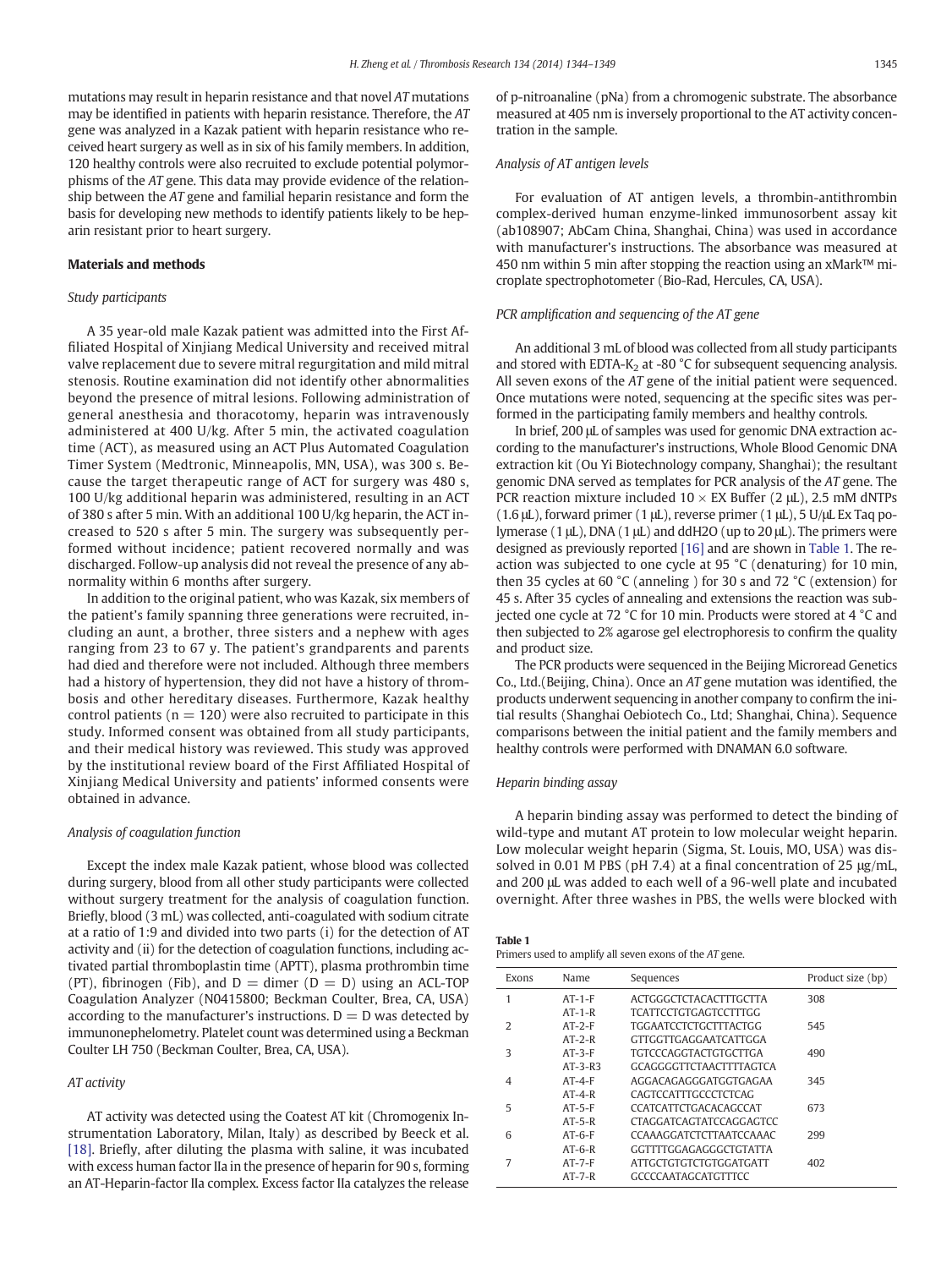0.2% gelatin (Sigma) dissolved in PBS (250 μL/well) and incubated at 37 °C for 1 h. After washing in PBS, serum containing wild-type or mutant AT protein was added (100 μL/well), followed by incubation at 37 °C for 2 h. Following washing in PBS, a rabbit anti-human AT polyclonal antibody (Sigma) was added for 1 h at 37 °C followed by an HRP-conjugated goat anti-rabbit IgG antibody (Sigma) for 1 h at 37 °C. After five washes with PBS, tetramethylbenzidine (TMB) was used for visualization, followed by addition of 2 M  $H_2SO_4$  to stop the reaction. Absorbance was measured at 450 nm. The experiment was performed three times with each sample in duplicate. The wild-type AT protein was subjected to a serial 2-fold dilution for the delineation of a standard curve. The binding activity of the mutant AT protein was normalized to the binding activity of wild-type AT protein and expressed as percentages.

#### Analysis of the AT protein structure

The effects of all identified mutants on AT protein structure were analyzed using the Swiss-PdbViewer (SPDBV) software, which is linked with the SWISS-MODEL for homology modeling. SPDBV permits users to analyze superimpose proteins for detailed analysis of structural changes.

#### Statistical analysis

Continuous data were presented by median and full range due to the small sample size; categorical data were presented by numbers (percentages). The nonparametric Mann-Whiney t test and Fisher's exact test were performed to compare the difference between the healthy controls and the index case's family using continuous and categorical data, respectively. The one-sample t-test was performed to evaluate the heparin binding of mutated group relative to control. All statistical assessments were two-tailed and evaluated at the 0.05 level of difference. Statistical analyses were performed using SPSS 15.0 statistics software (SPSS Inc, Chicago, Illinois, USA).

#### Results

# Identification of AT gene mutations in the index case's family

In addition to the index patient, six family members were enrolled in the study with a median age of 50 y (ranged in  $23 - 67$  y). Although a history of hypertension was revealed, a history of thrombosis and other hereditary diseases was not observed in these members and their relatives within three generations.

In exon 7, g.1267 $G > A$  (p.A391T) was found in five family members, including the index patient; the remaining two family members were wild-type homozygotes (Table 2). This mutation was not identified in the AT gene of healthy Kazak controls; therefore, the mutation rate in the index case family was significantly higher than that observed in



# Wild-type



# $G \rightarrow A$  mutation observed in the index case's family



the control population ( $p < 0.001$ , Table 2). g.1267G > A resulted in an A391T substitution (Figs. 1 and 2). Analysis of the influence of this mutation on the structure of the AT protein suggests that it would not influence AT protein structure [\(Fig. 2](#page-3-0)). However, in normal AT, Ala, which is a small, non-polar hydrophobic amino acid, may form a hydrogen bond with the 192Gln in the secondary structure. In the A391T mutation, the polar T may form two hydrogen bonds with 192E, thereby increasing the steric hindrance and changing the focal conformation ([Fig. 2](#page-3-0)).

Another silent mutation, g.1334 $G > A$ , was found in three family members, but not the index patient. This mutation was not identified in the AT gene of healthy Kazak controls.

#### Coagulation function and AT activity

As shown in Table 2, the platelet count of the index case's family was significantly lower than that observed in the healthy control group (median 139.0 vs. 195.0,  $p = 0.001$ ; Table 2). Only one index patients' family member had AT level of 70% but no significant difference in AT activity was noted between the index case's family group and the healthy control group. In addition, no difference in the median AT antigen level was observed between the healthy Kazak control group and the index case's family (87.3 [IQR: 64.7-104.7] and 87.6 [IQR: 59.4-

#### Table 2

Coagulation function and AT SNP and activity in the index case's family and in healthy Kazak controls.

|                                                |     | Healthy Kazak controls<br>$(n = 120)$ | Index case's family<br>$(n = 7)$ | $P$ -value  |
|------------------------------------------------|-----|---------------------------------------|----------------------------------|-------------|
| g.1267G > A (p.A391T) <sup>b</sup>             | G/A | $0(0.0\%)$                            | 5(71.4%)                         | ${<}0.001*$ |
|                                                | G/G | 120 (100.0%)                          | 2(28.6%)                         |             |
| Platelet count $(10^9/L)^a$                    |     | 195.0 (124.0, 361.0)                  | 139.0 (128.0, 172.0)             | $0.001*$    |
| AT activity $(\%)^a$                           |     | 102.0 (72.0, 129.0)                   | 110.0 (70.0, 117.0)              | 0.345       |
| $AT$ antigen level ( $\mu$ g/mL)               |     | 87.3 (64.7, 104.7)                    | 87.6 (59.4, 103.6)               | 0.962       |
| Heparin binding assay (relative to control, %) |     | 100                                   | 55.75 $(59.3 - 52.2)^c$          | $< 0.001*$  |

Normal ranges: platelet levels, 150-400  $\times$  10<sup>9</sup>/L; AT activity, 70-130% [\[29\].](#page-5-0)

<sup>a</sup> Data are presented as median and full range.

**b** Data are presented as number and percentage.

 $c$  Data are presented as the mean of percentages relative to control with 95% CI.

⁎ indicates a significant difference between the groups.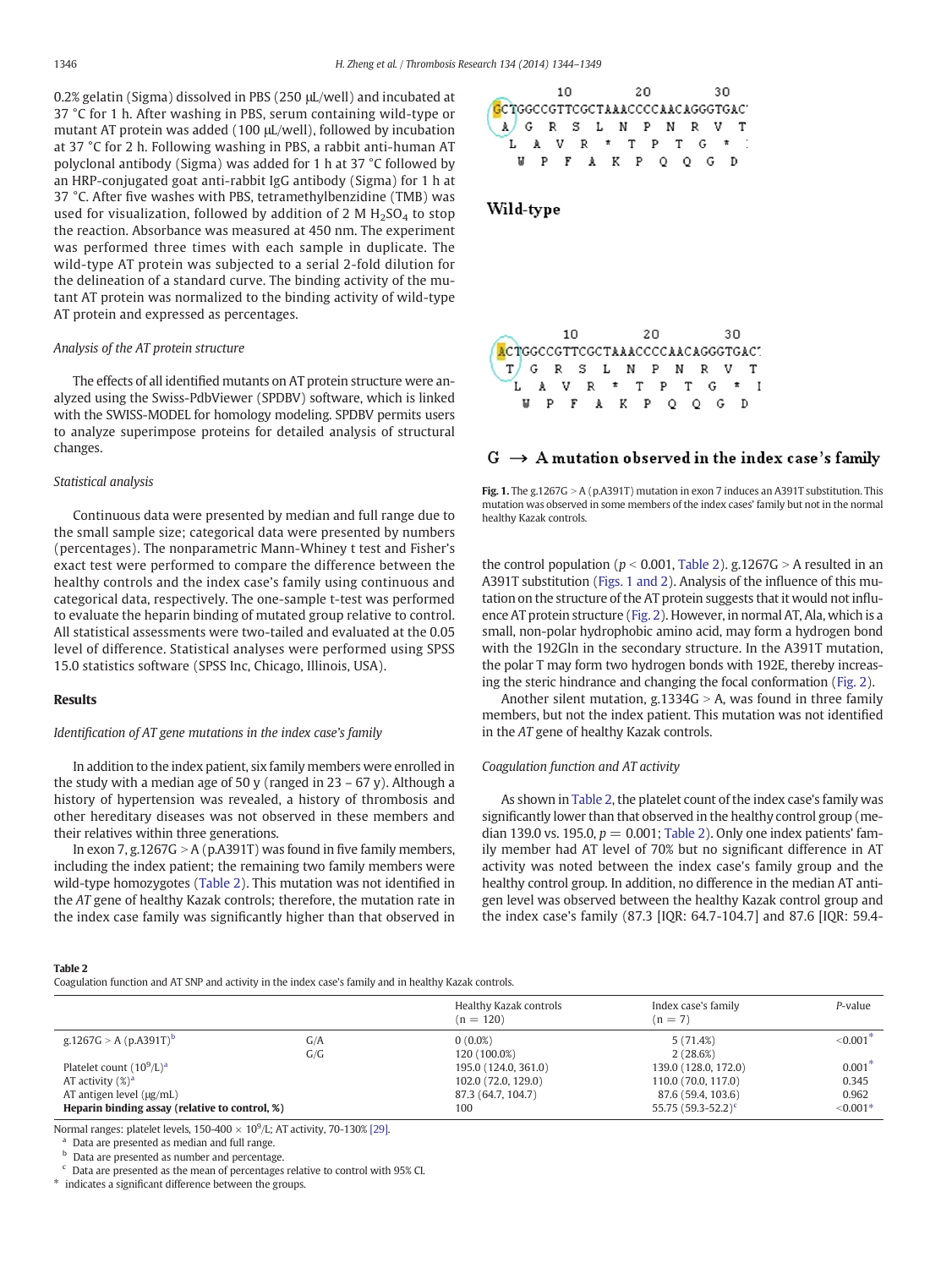<span id="page-3-0"></span>

Fig. 2. Effects of the g.1267G > A (p.A391T) mutation on AT protein conformation.

103.6], respectively;  $p = 0.962$ ). Analysis of the heparin binding capacity of the serum AT from the participants with the A391T mutation at g.1267G  $>$  A had revealed 55.75% (95% CI of 55.75 (59.3-52.2) in antigen binding in comparison with the control group ( $p < 0.001$ ). It is a 44.25% reduction in antigen binding. The index case's family was further divided into two subgroups, including two without any mutation at exon 7 or with only the silent mutation at  $g.1334G > A$  and five with the relevant A391T mutation at g.1267G > A. As shown in Fig. 3, the subjects with the A391T mutation at g.1267G  $> A$  had significantly lower platelet levels than the general population (median 134.0  $\times$  10<sup>9</sup>/L vs. 195.0  $\times$  10<sup>9</sup>/L,  $p = 0.002$ ). However, no significant difference in AT activity was noted between the three groups (Fig. 3).

### Discussion

The maintenance and management of coagulation status using heparin is a key determinant of success during open heart surgery with CPB. Anti-coagulation induced by heparin is mediated by its interaction and activation of plasma AT; it interacts with amino acids 41-49 and 107-156 of AT with Arg47, Lys114, Lys125 and Arg129 playing important roles [\[9\]](#page-4-0). Given the central role of AT in mediating the anticoagulation effects of heparin, we hypothesized that AT gene mutations may contribute to heparin resistance or anti-coagulation insufficiency. In the present study, analysis of a Kazak patient with heparin resistance and six additional family members identified two AT gene mutations in exon 7: g.1267G > A (p.A391T) and g.1334G > A. Further gene analysis in healthy Kazak controls excluded the possibility of gene polymorphism of AT. Both mutations have been never reported in previous studies after searching the NCBI database.

More than 200 AT mutations have been identified to date [11-[17\].](#page-4-0) For example, in a cohort of 272 AT-deficient patients, 87 mutations were identified of which nine were thought to induce conformational changes that prevented AT activation [\[16\]](#page-4-0). In addition, two AT SNPs have been identified in the human AT gene, SERPINCl, in Spanish Caucasian blood donors, which might contribute to inter-individual differences in AT activity, and include rs3138521 in the promoter and rs2227589 in intron 1 [\[17\].](#page-4-0) rs2227589 was associated with anti-factor Xa activity and AT levels as well as reduced anti-coagulant activity [\[17\].](#page-4-0) Furthermore, three new missense polymorphisms in AT have recently been identified in five patients with a history of thromboembolism [\[11\].](#page-4-0)

In the present study, whereas the g.1334G  $>$  A was a silent mutation,  $g.1267G > A$  resulted in an A391T missense mutation, which is in close proximity to the P1-P1' cleavage site of AT. In addition, a significant reduction in heparin binding capacity was noted in the family members with the g.1267 $G > A$  mutation as compared the controls. P1 interacts with the Ser at the active center of thrombin, resulting in inactivation of thrombin [19–[21\].](#page-5-0) Although analysis with SPDBV software indicated that this mutation did not significantly influence the protein structure,



Fig. 3. Comparisons for platelet (A) and AT activity (B) between normal healthy Kazak controls (n = 120) and two subgroups of index case's family. \*The subgroups of index case's family included two with silent mutation (g.1334G > A) in exon 7 and five with the g.1267G > A (p.A391T) mutation in exon 7.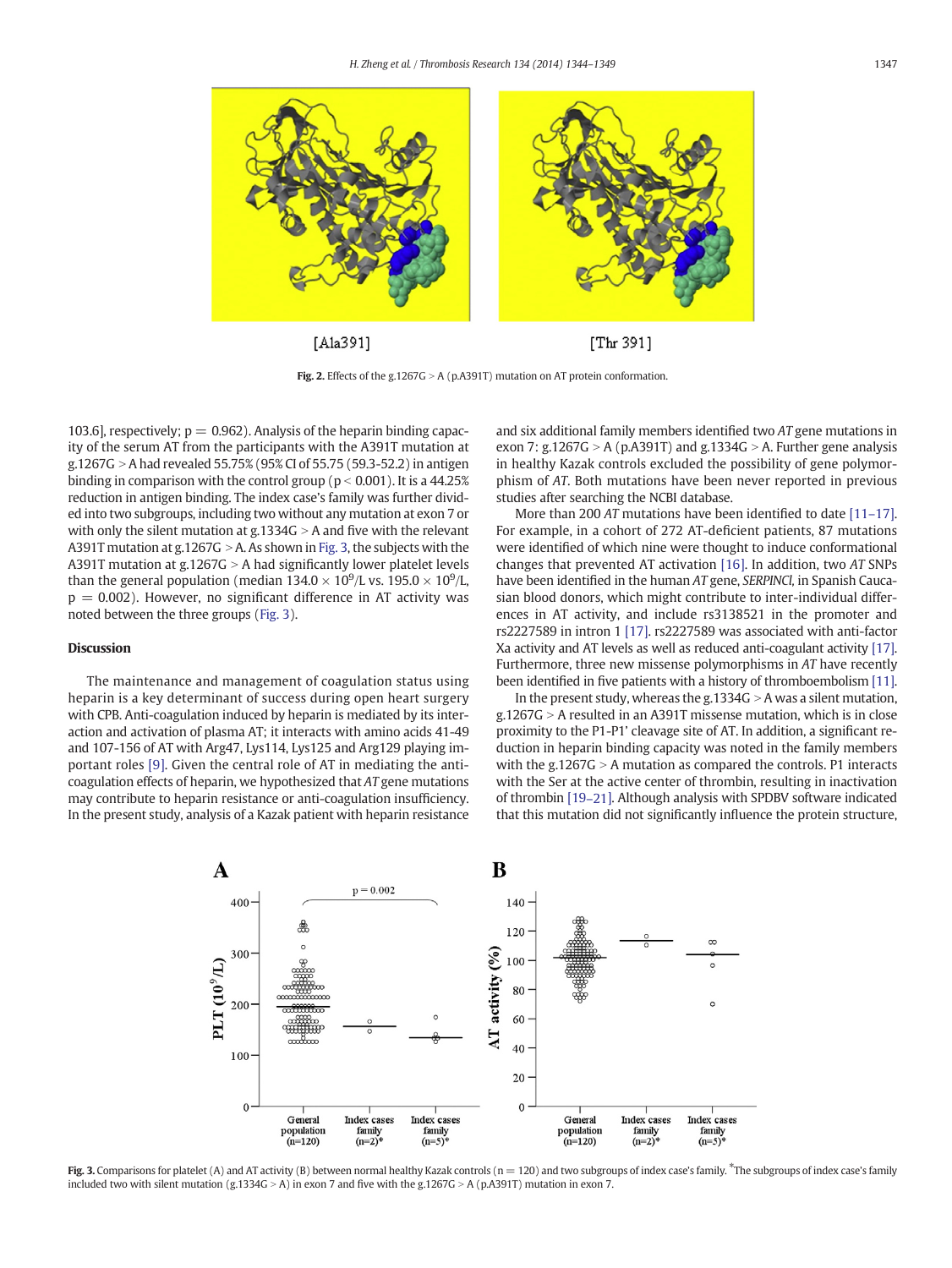<span id="page-4-0"></span>changes in focal conformation may occur, which could influence AT function. This is consistent with a previous study that reported the susceptibility of AT protein to minor changes in the primary structure [\[22\].](#page-5-0) It is important to note that this mutation was found in the index patient that had heparin resistance although no significant differences in AT activity were noted between the index case's family and that of normal healthy Kazak controls. Analysis of AT gene mutations in patients with thrombotic events also revealed AT activity within the normal range [11]. Therefore, additional studies will assess the impact of this particular mutation on AT activity in detail.

Mutations at amino acids 392, 393, and 394 may compromise ATinduced inactivation of thrombin [9]. In addition, Chuang et al. [\[23\]](#page-5-0) reported that of all the serine protease inhibitors, including AT, P1 (R393) is an important site determining anti-coagulation function. In addition, two hydrogen bonds at A391, which interact with the side chain of 192E and the side chain of 216G of factor X, were involved in the inhibition of factor X [\[23\]](#page-5-0). Thus, the A391 mutation may alter AT protein function, which will be investigated in further studies.

Heparin may also inactivate coagulation factors with proteolytic activities, which then increases its inhibitory effects on factor Xa and thrombin [\[24\]](#page-5-0). In addition, heparin may also mediate the allosteric activation of AT to exert its anti-coagulation effect. In the presence of heparin, the binding resistance between AT and Fxa / FIXa reduces, which promotes the binding of exosite at the reaction center of AT to Fxa and FIXa [\[25\].](#page-5-0) Furthermore, in the presence of heparin, AT interaction with factor IXa is increased by one million-fold [\[26\].](#page-5-0) Heparin also promotes the binding of exosite at the reaction center loop of AT to factor Xa and factor IXa [\[27\]](#page-5-0). The effects of this mutation on the interaction of AT with its target proteins will be assessed in further studies.

The endogenous and exogenous coagulation function, as determined by APTT and PT, respectively, as well as the extent of fibrinolysis (i.e.,  $D = D$  values) and AT activity of the index case's family members were within normal ranges. In addition, no differences in AT antigen level were detected, suggesting the absence of type II deficiency. Although no differences were noted in AT activity, the identified mutation might alter AT-mediated inhibition of thrombin and factor X, resulting in resistance to heparin that may be overcome by increasing the dose of heparin as with the index patient to achieve the target ACT for CPB. Although a heparin resistance test was not performed in the family members, a review of their medical records showed no history of thrombosis, suggesting that the influence of the A391T mutation on AT function is small. Further analysis of the actual influence of this mutation is required.

In the present study, the platelet levels were significantly lower in the index patient's family with the A391T mutation as compared to the healthy Kazak controls. The reduced platelet count as compared to the control group might be ascribed to the mismatched sample sizes between the two groups; however, the results were not biased. Given that the platelet levels were below the range considered normal, this suggests the presence of familial thrombocytopaenia, which will be investigated in further studies. Increased platelet levels are closely related to heparin resistance given their important roles in hemostasis, coagulation and thrombosis [\[28\]](#page-5-0). Although heparin has little effect on the inhibition of platelet aggregation or even platelet function, it may promote the aggregation of platelets in the citrate anti-coagulated plasma rich in platelets. In addition, heparin may also increase adenosine diphosphate- or epinephrine-induced aggregation of platelets. Thus, after heparinization, cardiopulmonary bypass (CBP) patients may also have abnormal platelet activity, resulting in release of a large amount of procoagulants, such as platelet factor IV (PF4), β-thromboglobulin (B-TG), and thromboxane A2 (TXA2). Of these factors, PF4 is an antagonist of heparin and may neutralize the anti-coagulation of heparin.

There were several limitations to the present study. First, the presence of AT mutations was only detected in one family of a single patient with heparin resistance. Furthermore, the heparin resistance test was not performed in the other family members, which prevented analysis of the association of the mutations with resistance to heparin. In addition, the ACT was not evaluated in the study participants; therefore, further studies are required to evaluate the role of the g.1267G  $> A$  mutation on clotting time.

In conclusion, analysis of a Kazak patient with heparin resistance and six of his family members identified two novel mutations in exon 7 of the AT gene with familial inheritance. The g.1267G  $>$  A mutation was responsible for an A391T substitution that reduced heparin binding and therefore may have a role in heparin resistance. Further studies will characterize the full impact of this mutation as well as the clinical significance of identifying patients with AT mutations in an effort to diagnose patients at risk of thrombotic events prior to surgery.

#### Conflict of interest

None.

#### Acknowledgements

This study was supported through grants from the Specialized Research Fund for the Doctoral Program in Colleges and Universities (20126517110005) and the Project of Key Disciplines of Xinjiang Autonomous Region (Xinjiang Education: 2010 [7]).

#### References

- [1] [Souto JC, Almasy L, Borrell M, Garí M, Martínez E, Mateo J, et al. Genetic determinants](http://refhub.elsevier.com/S0049-3848(14)00519-2/rf0005) [of hemostasis phenotypes in Spanish families. Circulation 2000;101:1546](http://refhub.elsevier.com/S0049-3848(14)00519-2/rf0005)–51.
- [2] [Tait RC, Walker ID, Islam SI, McCall F, Conkie JA, Mitchell R, et al. In](http://refhub.elsevier.com/S0049-3848(14)00519-2/rf0010)fluence of demo[graphic factors on antithrombin III activity in a healthy population. Br J Haematol](http://refhub.elsevier.com/S0049-3848(14)00519-2/rf0010) [1993;84:476](http://refhub.elsevier.com/S0049-3848(14)00519-2/rf0010)–80.
- [3] [Anderson JAM, Saenko EL. Heparin resistance. Br J Anaesth 2002;88:467](http://refhub.elsevier.com/S0049-3848(14)00519-2/rf0015)–9.
- [4] [Brinks HJ, Weerwind PW, Bogdan S, Verbruggen H, Brouwer MH. Does heparin pre](http://refhub.elsevier.com/S0049-3848(14)00519-2/rf0020)[treatment affect the haemostatic system during and after cardiopulmonary bypass?](http://refhub.elsevier.com/S0049-3848(14)00519-2/rf0020) [Perfusion 2001;16:3](http://refhub.elsevier.com/S0049-3848(14)00519-2/rf0020)–12.
- [5] [Koster A, Fischer T, Gruendel M, Mappes A, Kuebler WM, Bauer M, et al. Manage](http://refhub.elsevier.com/S0049-3848(14)00519-2/rf0025)[ment of heparin resistance during cardiopulmonary bypass: the effect of](http://refhub.elsevier.com/S0049-3848(14)00519-2/rf0025) five differ[ent anticoagulation strategies on hemostatic activation. J Cardiothorac Vasc Anesth](http://refhub.elsevier.com/S0049-3848(14)00519-2/rf0025) [2003;17:171](http://refhub.elsevier.com/S0049-3848(14)00519-2/rf0025)–5.
- [6] [Johnson DJ, Li W, Adams TE, Huntington JA. Antithrombin-S195A factor Xa-heparin](http://refhub.elsevier.com/S0049-3848(14)00519-2/rf0030) [structure reveals the allosteric mechanism of antithrombin activation. EMBO J 2006;](http://refhub.elsevier.com/S0049-3848(14)00519-2/rf0030) [25:2029](http://refhub.elsevier.com/S0049-3848(14)00519-2/rf0030)–37.
- [7] [Olson ST, Björk I. Regulation of thrombin activity by antithrombin and heparin.](http://refhub.elsevier.com/S0049-3848(14)00519-2/rf0035) [Semin Thromb Hemost 1994;20:373](http://refhub.elsevier.com/S0049-3848(14)00519-2/rf0035)–409.
- [8] [Caspers M, Pavlova A, Driesen J, Harbrecht U, Klamroth R, Kadar J, et al. De](http://refhub.elsevier.com/S0049-3848(14)00519-2/rf0040)ficiencies [of antithrombin, protein C and protein S - practical experience in genetic analysis of](http://refhub.elsevier.com/S0049-3848(14)00519-2/rf0040) [a large patient cohort. Thromb Haemost 2012;108:247](http://refhub.elsevier.com/S0049-3848(14)00519-2/rf0040)–57.
- [9] [Seegers WH, Johnson JF, Fell C. An antithrombin reaction to prothrombin activation.](http://refhub.elsevier.com/S0049-3848(14)00519-2/rf0045) [Am J Physiol 1954;176:97](http://refhub.elsevier.com/S0049-3848(14)00519-2/rf0045)–103.
- [10] [Miyawaki Y, Suzuki A, Fujita J, Maki A, Okuyama E, Murata M, et al. Thrombosis from](http://refhub.elsevier.com/S0049-3848(14)00519-2/rf0050) [a prothrombin mutation conveying antithrombin resistance. N Engl J Med 2012;](http://refhub.elsevier.com/S0049-3848(14)00519-2/rf0050) [366:2390](http://refhub.elsevier.com/S0049-3848(14)00519-2/rf0050)–6.
- [11] [Schedin-Weiss S, Arocas V, Bock SC, Olson ST, Bjork I. Speci](http://refhub.elsevier.com/S0049-3848(14)00519-2/rf0060)ficity of the basic side [chains of Lys114, Lys125, and Arg129 of antithrombin in heparin binding. Biochem](http://refhub.elsevier.com/S0049-3848(14)00519-2/rf0060)[istry 2002;41:12369](http://refhub.elsevier.com/S0049-3848(14)00519-2/rf0060)–76.
- [12] [Fischer R, Sachs UJ, Heidinger KS, Eisenburger D, Kemkes-Matthes B. Prevalence of](http://refhub.elsevier.com/S0049-3848(14)00519-2/rf0065) [hereditary antithrombin mutations is higher than estimated in patients with throm](http://refhub.elsevier.com/S0049-3848(14)00519-2/rf0065)[botic events. Blood Coagul Fibrinolysis 2013;24:444](http://refhub.elsevier.com/S0049-3848(14)00519-2/rf0065)–8.
- [13] [Lane DA, Bayston T, Olds RJ, Fitches AC, Cooper DN, Millar DS, et al. Antithrombin mu](http://refhub.elsevier.com/S0049-3848(14)00519-2/rf0070)[tation database: 2nd \(1997\) update. For the Plasma Coagulation Inhibitors Subcom](http://refhub.elsevier.com/S0049-3848(14)00519-2/rf0070)mittee of the Scientifi[c and Standardization Committee of the International Society](http://refhub.elsevier.com/S0049-3848(14)00519-2/rf0070) [on Thrombosis and Haemostasis. Thromb Haemost 1997;77:197](http://refhub.elsevier.com/S0049-3848(14)00519-2/rf0070)–211.
- [14] [Pavlova A, El-Maarri O, Luxembourg B, Lindhoff-Last E, Kochhan L, Bruhn HD, et al.](http://refhub.elsevier.com/S0049-3848(14)00519-2/rf0075) [Detection of heterozygous large deletions in the antithrombin gene using multiplex](http://refhub.elsevier.com/S0049-3848(14)00519-2/rf0075) [polymerase chain reaction and denatured high performance liquid chromatography.](http://refhub.elsevier.com/S0049-3848(14)00519-2/rf0075) [Haematologica 2006;91:1264](http://refhub.elsevier.com/S0049-3848(14)00519-2/rf0075)–7.
- [15] [Picard V, Nowak-Göttl U, Biron-Andreani C, Fouassier M, Frere C, Goualt-Heilman M,](http://refhub.elsevier.com/S0049-3848(14)00519-2/rf0080) [et al. Molecular bases of antithrombin de](http://refhub.elsevier.com/S0049-3848(14)00519-2/rf0080)ficiency: twenty-two novel mutations in [the antithrombin gene. Hum Mutat 2006;27:600.](http://refhub.elsevier.com/S0049-3848(14)00519-2/rf0080)
- [16] Beauchamp NJ, Makris M, Preston FE, Peake IR, Daly ME, Major structural defects in [the antithrombin gene in four families with type I antithrombin de](http://refhub.elsevier.com/S0049-3848(14)00519-2/rf0085)ficiency–partial/ [complete deletions and rearrangement of the antithrombin gene. Thromb Haemost](http://refhub.elsevier.com/S0049-3848(14)00519-2/rf0085) [2000;83:715](http://refhub.elsevier.com/S0049-3848(14)00519-2/rf0085)–21.
- [17] [Luxembourg B, Delev D, Geisen C, Spannagl M, Krause M, Miesbach W, et al. Molec](http://refhub.elsevier.com/S0049-3848(14)00519-2/rf0090)ular basis of antithrombin defi[ciency. Thromb Haemost 2011;105:635](http://refhub.elsevier.com/S0049-3848(14)00519-2/rf0090)–46.
- [18] [Antón AI, Teruel R, Corral J, Miñano A, Martínez-Martínez I, Ordóñez A, et al. Func](http://refhub.elsevier.com/S0049-3848(14)00519-2/rf0095)[tional consequences of the prothrombotic SERPINC1 rs2227589 polymorphism on](http://refhub.elsevier.com/S0049-3848(14)00519-2/rf0095) [antithrombin levels. Haematologica 2009;94:589](http://refhub.elsevier.com/S0049-3848(14)00519-2/rf0095)–92.